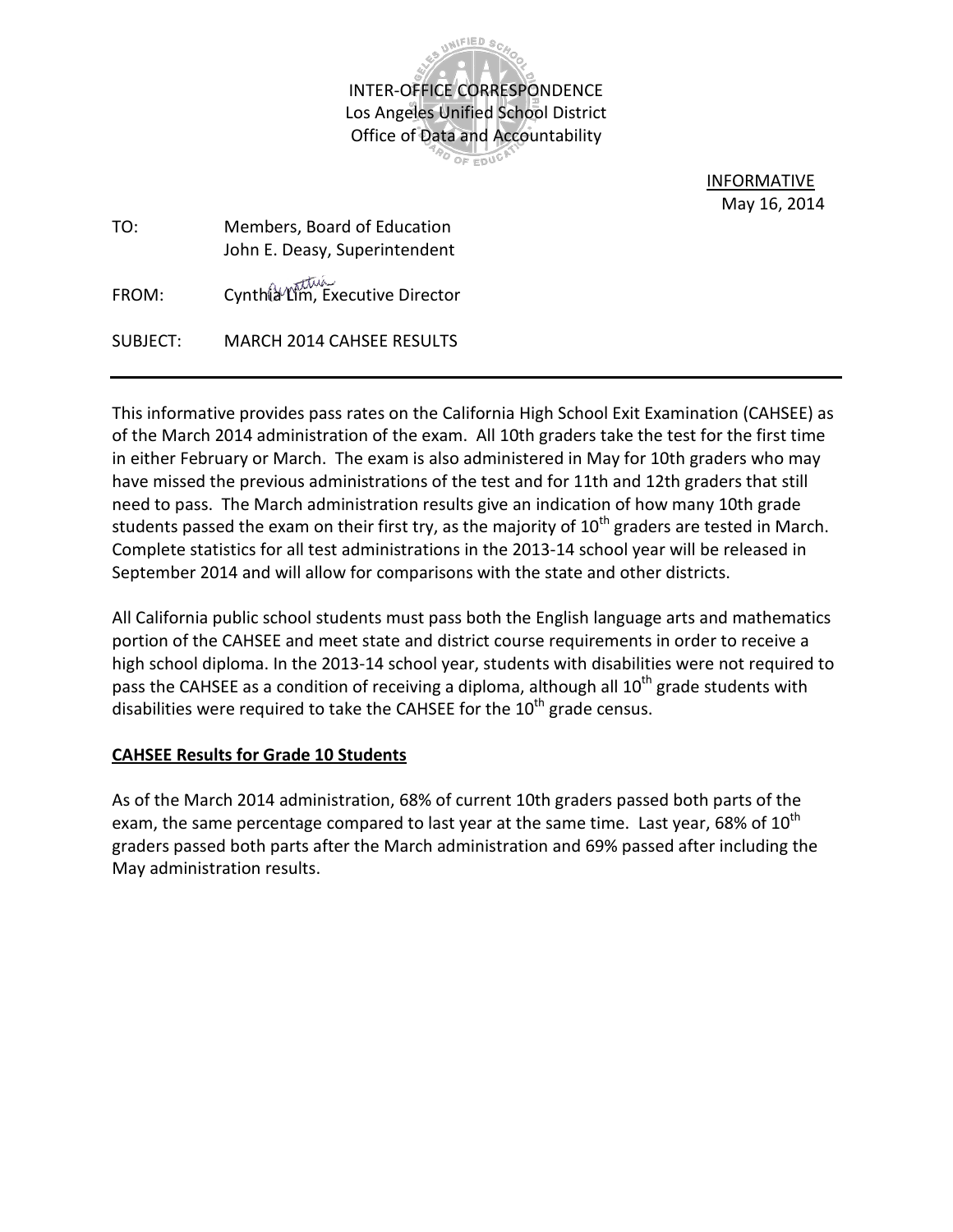

Figure 1: Percentage of 10<sup>th</sup> Graders Passing Both Parts of CAHSEE on First Try 2003-04 to 2013-14

\*March administration results not available for earlier years.

Since the 2006-07 school year, the pass rates after the March administration have increased from 51% to 68%. Compared to the previous year, the percentage of  $10^{th}$  graders passing both parts remained constant at 68%. Pass rates increased by one percentage point for Asian, Latino and students with disabilities. African-American and White students decreased by one percentage point while English Learners and Reclassified English Learners decreased by two percentage points.

|                                   | Ÿ       |         | ÷       |         |             |              |              |              |
|-----------------------------------|---------|---------|---------|---------|-------------|--------------|--------------|--------------|
|                                   | 2006-07 | 2007-08 | 2008-09 | 2009-10 | $2010 - 11$ | $2011 - 12*$ | $2012 - 13*$ | $2013 - 14*$ |
| <b>ALL Students</b>               | 51      | 56      | 59      | 61      | 65          | 66           | 68           | 68           |
| <b>GENDER</b>                     |         |         |         |         |             |              |              |              |
| Male                              | 50      | 54      | 58      | 59      | 63          | 64           | 65           | 65           |
| Female                            | 53      | 58      | 61      | 63      | 67          | 69           | 70           | 70           |
| <b>ETHNICITY</b>                  |         |         |         |         |             |              |              |              |
| African American                  | 43      | 44      | 50      | 53      | 54          | 56           | 58           | 57           |
| Asian                             | 81      | 82      | 85      | 87      | 88          | 89           | 85           | 86           |
| Latino                            | 47      | 53      | 56      | 58      | 62          | 64           | 66           | 67           |
| White                             | 79      | 80      | 81      | 82      | 83          | 84           | 84           | 83           |
| English Learner                   | 15      | 19      | 20      | 21      | 23          | 22           | 9            | 17           |
| <b>Reclassified ELs</b>           | 69      | 74      | 77      | 78      | 81          | 81           | 81           | 79           |
| <b>Students with Disabilities</b> | 9       | 13      | 15      | 17      | 17          | 17           | 9            | 20           |

Table 2: Percentage of 10<sup>th</sup> Graders Passing Both Parts of CAHSEE on First Try as of March

\* Does not include May administration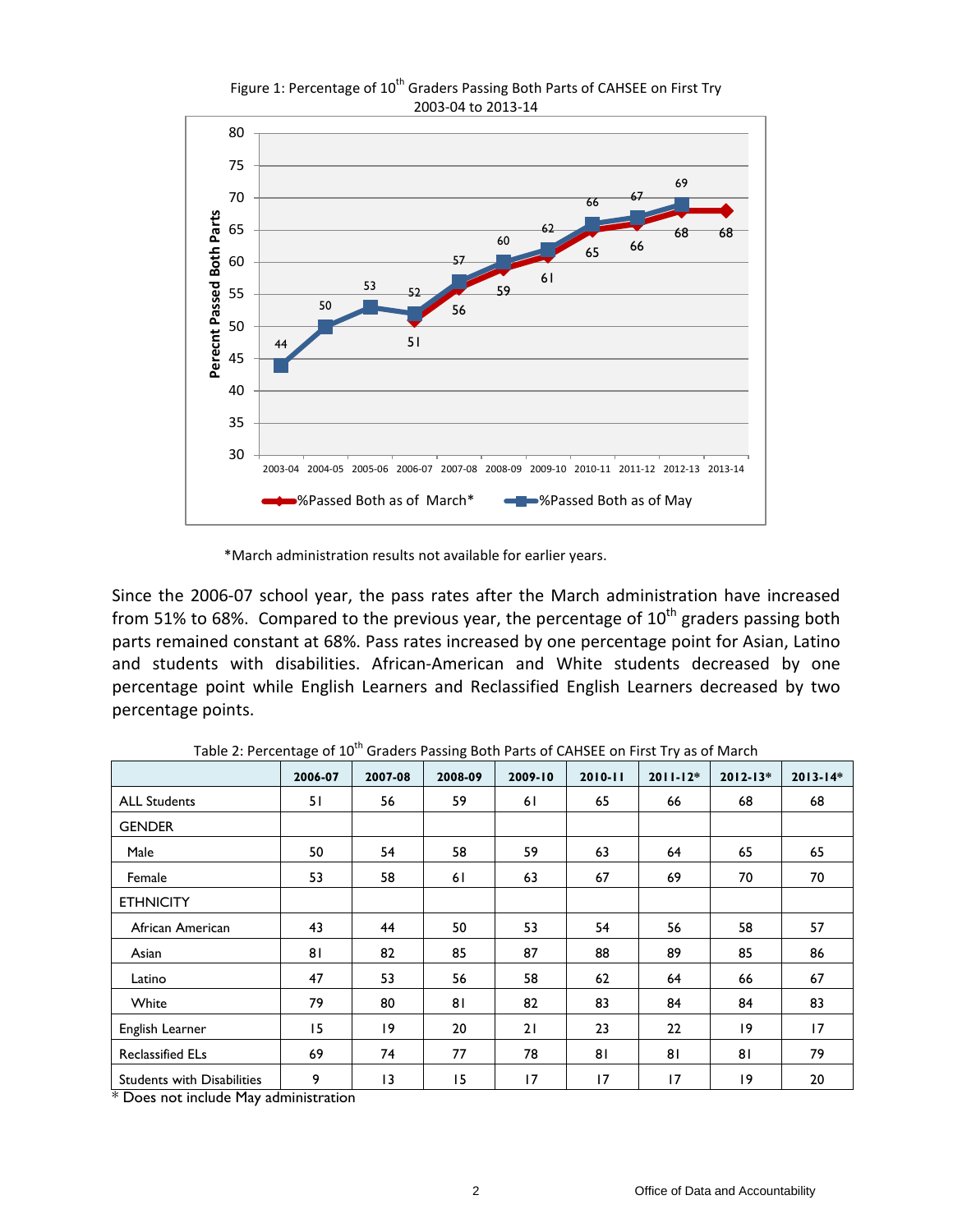Table 3 displays the schools with the highest and lowest pass rates among comprehensive senior high schools. Harbor Teacher Prep had 99% of their  $10<sup>th</sup>$  graders pass both parts, followed by LACES at 98%. Pass rates equaled or exceeded 90% for nine other schools.

Nine schools had pass rates lower than 50%. LA Teacher Prep Academy had the lowest rate at 23%, Hawkins Community Health Advocates, Hawkins Responsible Indigenous Social Entrepreneurship, and Crenshaw STEMM Magnet had pass rates below 45%.

| Locn | <b>ESC</b>                | <b>BD</b>      | Name                        | Mar-                     | Mar-                     | Mar-          | Mar-           | Mar-           | Mar- | Mar- | Mar<br>2014 |                  |
|------|---------------------------|----------------|-----------------------------|--------------------------|--------------------------|---------------|----------------|----------------|------|------|-------------|------------------|
|      |                           |                |                             | 08                       | 09                       | 10            | 11             | 12             | 13   | 14   | #<br>Tested | 1 Year<br>Change |
|      | <b>HIGHEST PASS RATES</b> |                |                             |                          |                          |               |                |                |      |      |             |                  |
| 8518 | S                         | 7              | <b>HARBOR TCHR PREP ACD</b> | 96%                      | 99%                      | 100%          | 100%           | 100%           | 98%  | 99%  | 104         | 1%               |
| 8741 | W                         | 1              | <b>LACES MAG</b>            | 94%                      | 94%                      | 98%           | 98%            | 97%            | 98%  | 98%  | 228         | 0%               |
| 8842 | N                         | 3              | <b>SOCES MAG</b>            | 89%                      | 94%                      | 95%           | 93%            | 86%            | 98%  | 94%  | 245         | $-4%$            |
| 7751 | <b>ISIC</b>               | 2              | ROOSEVELT SH MAGNET         | $-$                      | --                       | --            | 83%            | 91%            | 92%  | 94%  | 103         | 2%               |
| 7390 | N                         | 3              | <b>VALLEY ALTERN MAG</b>    | 85%                      | 85%                      | 91%           | 92%            | 91%            | 93%  | 92%  | 52          | $-1%$            |
| 8754 | E                         | 2              | <b>BRAVO MEDICAL MAG</b>    | 91%                      | 87%                      | 91%           | 94%            | 93%            | 95%  | 92%  | 469         | $-3%$            |
| 8727 | S                         | 7              | KING-DREW MED MAG           | 80%                      | 77%                      | 82%           | 84%            | 83%            | 93%  | 92%  | 398         | $-1%$            |
| 8853 | E                         | 2              | ORTHOPAEDIC HOSP MAG        | 70%                      | 87%                      | 79%           | 85%            | 89%            | 90%  | 91%  | 235         | 1%               |
| 8738 | E                         | $\overline{2}$ | <b>DOWNTWN BUSINESS MAG</b> | 78%                      | 78%                      | 81%           | 86%            | 84%            | 93%  | 91%  | 239         | $-2%$            |
| 8558 | N                         | 3              | PEARL JOURN/COMM MAG        | --                       | $-$                      | 82%           | 94%            | 92%            | 91%  | 90%  | 102         | $-1%$            |
| 7656 | <b>ISIC</b>               | 7              | <b>CARSON ACAD MED ARTS</b> | $\frac{1}{2}$            | $-$                      | $-$           | $\overline{a}$ | $\overline{a}$ | 78%  | 90%  | 120         | 12%              |
|      |                           |                |                             |                          | <b>LOWEST PASS RATES</b> |               |                |                |      |      |             |                  |
| 8928 | <b>ISIC</b>               | $\mathbf{1}$   | <b>WASHINGTON PREP SH</b>   | 31%                      | 37%                      | 39%           | 44%            | 46%            | 46%  | 49%  | 335         | 3%               |
| 8577 | <b>ISIC</b>               | 5              | SOTOMAYOR LA LARS           | $\overline{\phantom{a}}$ | $\overline{a}$           | --            | $\overline{a}$ | 56%            | 52%  | 49%  | 47          | $-3%$            |
| 8093 | <b>ISIC</b>               | 6              | <b>SUN VALLEY SH</b>        | $\overline{\phantom{a}}$ | $\overline{a}$           | 55%           | 64%            | 50%            | 50%  | 48%  | 139         | $-2%$            |
| 8500 | <b>ISIC</b>               | 2              | ROYBAL LC CIVITAS           | $\hspace{0.05cm}$        | 41%                      | 53%           | 46%            | 47%            | 46%  | 46%  | 65          | 0%               |
| 8563 | E                         | 7              | ANGELOU COMM GLOB IS        | $\overline{\phantom{a}}$ | $-$                      | $-$           | $-$            | 39%            | 59%  | 45%  | 138         | $-14%$           |
| 8596 | <b>ISIC</b>               | 1              | <b>CRENSHAW STEMM MAG</b>   | 39%                      | 35%                      | 43%           | 42%            | 38%            | 43%  | 42%  | 234         | $-1%$            |
| 7666 | <b>ISIC</b>               | 1              | <b>HAWKINS SH RISE</b>      | $\overline{\phantom{a}}$ | $-$                      | --            | $\overline{a}$ | $- -$          | 36%  | 41%  | 127         | 5%               |
| 7665 | <b>ISIC</b>               | 1              | <b>HAWKINS SH CHAS</b>      | $\overline{\phantom{a}}$ | $\overline{\phantom{a}}$ | $\sim$ $\sim$ | $-$            | $- -$          | 38%  | 41%  | 130         | 3%               |
| 8210 | <b>ISIC</b>               | 2              | <b>BELMONT SH LA TCH PR</b> | $-$                      | 30%                      | 39%           | 39%            | 67%            | 38%  | 23%  | 52          | $-15%$           |

Table 3: Comprehensive High Schools with the Highest and Lowest Percentage of 10th Graders Who Passed Both Parts of CAHSEE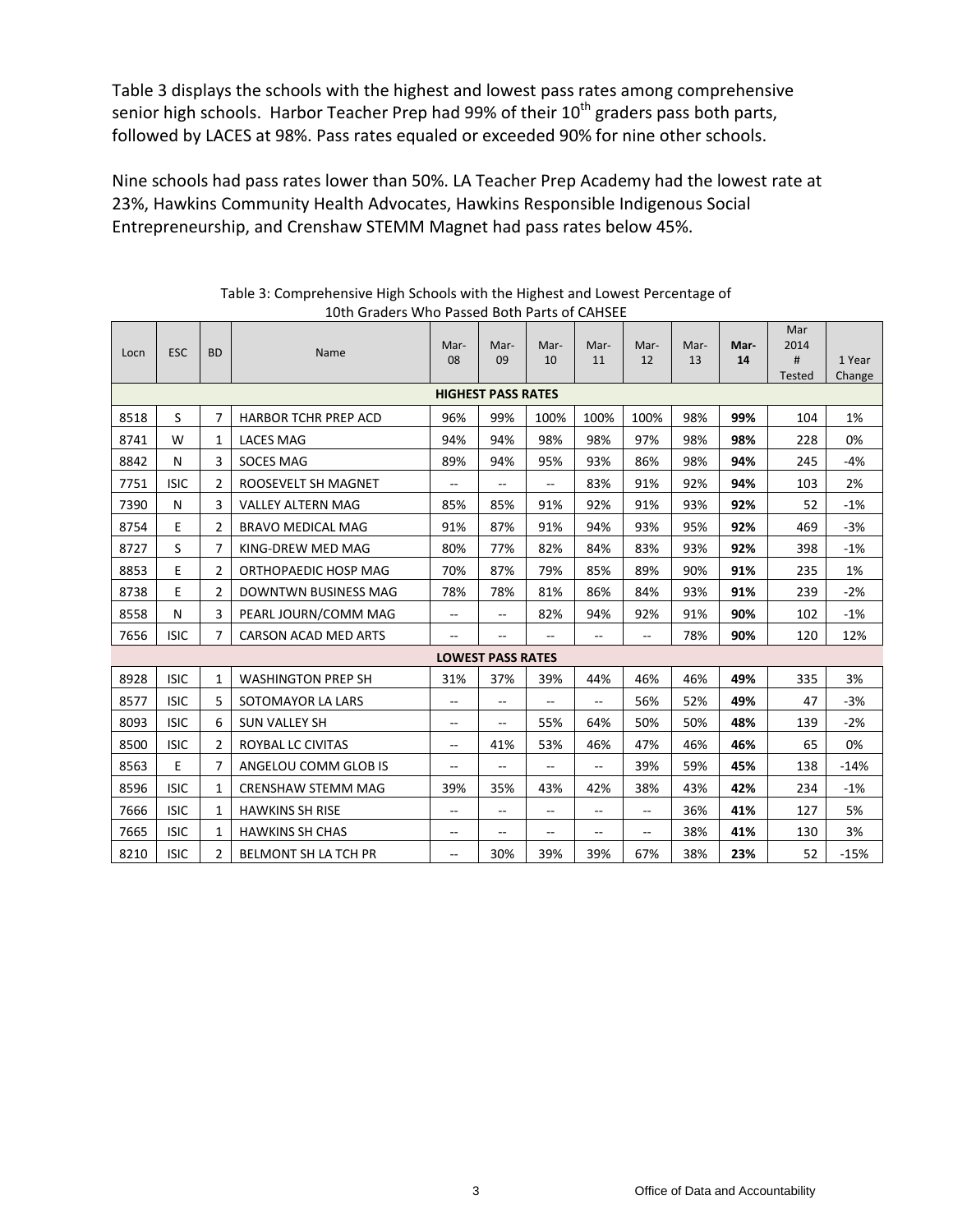Table 4 displays the schools with the highest percentage point gains from the previous year and the lowest percentage point gains. Sixteen high schools had double digit percentage point gains in their pass rates, led by Marquez HPIAM and RFK LA High School for the Arts. Jefferson HS has increased pass rates from 34% in 2008 to 62% in 2014.

Four high schools decreased the percentage of students passing by more than 10 percentage points: Lincoln HS, Torres Engineering and Technology, Angelou Community HS Social Justice: Global Issues and LA Teacher Prep.

| Locn | <b>ESC</b>                               | <b>BD</b>      | Name                         | Mar-<br>08               | Mar-<br>09    | Mar-<br>10               | Mar-<br>11               | Mar-<br>12     | Mar-<br>13 | Mar-<br>14 | Mar<br>2014#<br><b>Tested</b> | 1 Year<br>Change |
|------|------------------------------------------|----------------|------------------------------|--------------------------|---------------|--------------------------|--------------------------|----------------|------------|------------|-------------------------------|------------------|
|      | <b>HIGHEST GROWTH FROM PREVIOUS YEAR</b> |                |                              |                          |               |                          |                          |                |            |            |                               |                  |
| 8866 | <b>ISIC</b>                              | 5              | MARQUEZ SH HPIAM             | $-$                      |               | $-$                      | $\sim$                   | --             | 55%        | 72%        | 143                           | 17%              |
| 8501 | <b>ISIC</b>                              | 2              | <b>RFK LA SH ARTS</b>        | 10%                      | 50%           | 53%                      | 64%                      | 75%            | 63%        | 79%        | 105                           | 16%              |
| 8714 | <b>ISIC</b>                              | 5              | <b>JEFFERSON SH</b>          | 34%                      | 43%           | 43%                      | 50%                      | 44%            | 48%        | 62%        | 263                           | 14%              |
| 8867 | <b>ISIC</b>                              | 7              | <b>RIVERA LC PUB SRV</b>     | $\overline{\phantom{a}}$ | --            | $-$                      | --                       | 48%            | 51%        | 65%        | 108                           | 14%              |
| 7780 | <b>ISIC</b>                              | 2              | <b>RFK UCLA COMM SCH</b>     | $\overline{\phantom{a}}$ | $-$           | $\sim$ $\sim$            | 49%                      | 69%            | 60%        | 73%        | 104                           | 13%              |
| 7775 | <b>ISIC</b>                              | 2              | <b>TORRES HUM/ART/TECH</b>   | $\overline{\phantom{a}}$ | $\frac{1}{2}$ | $\sim$ $\sim$            | 44%                      | 55%            | 50%        | 63%        | 86                            | 13%              |
| 7715 | <b>ISIC</b>                              | 6              | <b>CHAVEZ LA ARTES</b>       | $\overline{\phantom{a}}$ | $- -$         | $-$                      | $-$                      | 69%            | 48%        | 61%        | 158                           | 13%              |
| 7718 | <b>ISIC</b>                              | 7              | RIVERA LC COM & TECH         | $\overline{\phantom{a}}$ | --            | $\overline{\phantom{a}}$ | $\overline{\phantom{m}}$ | 25%            | 50%        | 62%        | 148                           | 12%              |
| 7656 | <b>ISIC</b>                              | 7              | CARSON ACAD MED ARTS         | $\sim$ $\sim$            | $-$           | $\sim$ $\sim$            | $\overline{\phantom{a}}$ | $- -$          | 78%        | 90%        | 120                           | 12%              |
| 8921 | S                                        | 5.             | <b>LEGACY SH STEAM</b>       | $\overline{\phantom{a}}$ | $- -$         | $-$                      | $\overline{\phantom{a}}$ | --             | 61%        | 72%        | 112                           | 11%              |
| 7716 | <b>ISIC</b>                              | 6              | CHAVEZ LA SJ HUM AC          | $\overline{\phantom{a}}$ | $-$           | $-$                      | $\overline{\phantom{a}}$ | 79%            | 67%        | 78%        | 147                           | 11%              |
| 7669 | <b>ISIC</b>                              | 5              | MARQUEZ SH SOC JUS           | $\overline{\phantom{a}}$ | --            | $-$                      | $\frac{1}{2}$            | --             | 65%        | 76%        | 109                           | 11%              |
| 7664 | S                                        | 5              | <b>LEGACY SH VAPA</b>        | $\overline{\phantom{a}}$ | $-$           | $-$                      | $\overline{\phantom{a}}$ | $\overline{a}$ | 52%        | 63%        | 80                            | 11%              |
| 7753 | <b>ISIC</b>                              | 2              | LINCOLN SH LEMA              | $\overline{\phantom{a}}$ | $-$           | $-$                      | $-$                      | Щ,             | 41%        | 51%        | 61                            | 10%              |
| 7771 | <b>ISIC</b>                              | 2              | RFK AMBSDR GLBL LDSH         | $\overline{\phantom{a}}$ | $-$           | $-$                      | 48%                      | 73%            | 51%        | 61%        | 102                           | 10%              |
| 8571 | N                                        | 3              | <b>CANOGA PARK SH</b>        | 61%                      | 59%           | 64%                      | 66%                      | 66%            | 58%        | 68%        | 436                           | 10%              |
|      | <b>LOWEST GROWTH FROM PREVIOUS YEAR</b>  |                |                              |                          |               |                          |                          |                |            |            |                               |                  |
| 8729 | E                                        | $\overline{2}$ | <b>LINCOLN SH</b>            | 52%                      | 53%           | 51%                      | 63%                      | 68%            | 73%        | 62%        | 318                           | $-11%$           |
| 7773 | <b>ISIC</b>                              | 2              | <b>TORRES ENG &amp; TECH</b> | $\overline{\phantom{a}}$ | --            | $-$                      | 62%                      | 56%            | 67%        | 55%        | 107                           | $-12%$           |
| 8563 | E                                        | 7              | ANGELOU COMM GLOB IS         | $\overline{\phantom{m}}$ | --            | --                       | $-$                      | 39%            | 59%        | 45%        | 138                           | $-14%$           |
| 8210 | <b>ISIC</b>                              | 2              | BELMONT SH LA TCH PR         | --                       | 30%           | 39%                      | 39%                      | 67%            | 38%        | 23%        | 52                            | $-15%$           |

Table 4: Schools with the Highest and Lowest Percentage Point Change from Previous Year 10th Graders Who Passed Both Parts of CAHSEE

## **CAHSEE Results for Grade 11 Students**

The percentage of 11th graders that have passed CAHSEE increased from 79% to 80% compared to the prior year. Pass rates increased for Latino and students with disabilities. All other subgroups remained the same or decreased compared to the previous year. The percentage of English learners that passed both parts of CAHSEE was lower for the  $11<sup>th</sup>$  graders in 2014, however, the number of English learners was lower than in past years, due to larger numbers of English learners being reclassified as fluent in English.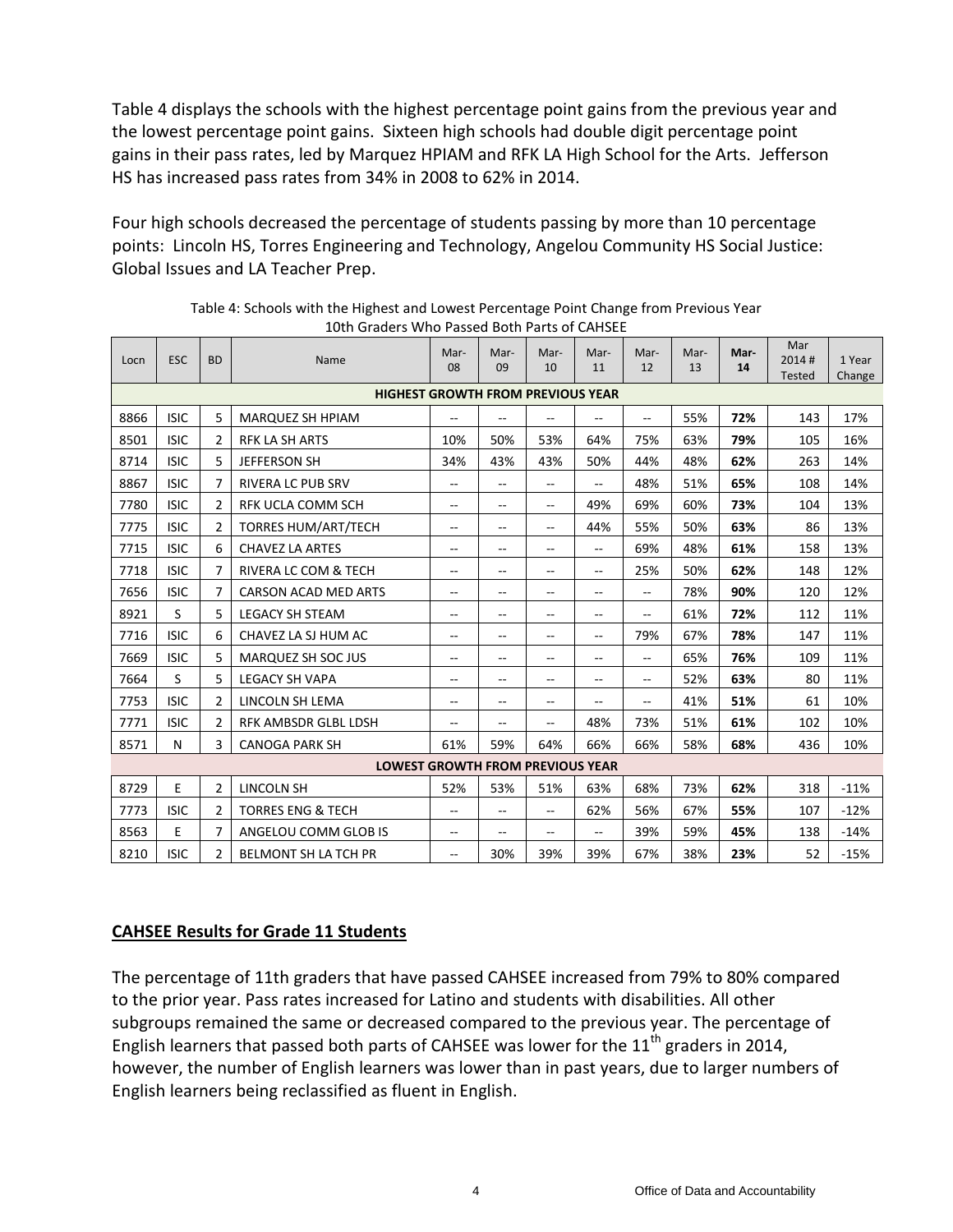| <b>Ilth Graders</b>               | Mar-09 | $Mar-10$ | Mar-11 | Mar-12 | $Mar-13$ | Mar-14 |
|-----------------------------------|--------|----------|--------|--------|----------|--------|
| <b>ALL STUDENTS</b>               | 75     | 76       | 77     | 79     | 79       | 80     |
| <b>GENDER</b>                     |        |          |        |        |          |        |
| Male                              | 73     | 75       | 75     | 78     | 77       | 77     |
| Female                            | 77     | 77       | 79     | 81     | 81       | 82     |
| <b>ETHNICITY</b>                  |        |          |        |        |          |        |
| African American                  | 64     | 66       | 67     | 68     | 69       | 68     |
| Asian                             | 91     | 93       | 93     | 93     | 92       | 92     |
| Latino                            | 73     | 74       | 75     | 79     | 78       | 79     |
| White                             | 90     | 89       | 90     | 88     | 89       | 86     |
| English Learner                   | 33     | 34       | 33     | 36     | 31       | 22     |
| <b>Reclassified ELs</b>           | 91     | 92       | 92     | 94     | 92       | 91     |
| <b>Students with Disabilities</b> | 25     | 27       | 27     | 29     | 28       | 30     |

Table 5: Cumulative Pass Rates for 11<sup>th</sup> Graders Passing Both Parts of CAHSEE as of March

## **CAHSEE Results for Grade 12 Students**

Students must pass both parts of the CAHSEE and complete all course and credit requirements to receive a high school diploma. For the graduating class of 2014, students with disabilities are exempted from having to pass the CAHSEE in order to receive a diploma.

As of the March CAHSEE administration, 86% of current  $12<sup>th</sup>$  graders have passed both parts of the exam, a decrease of one percentage point from the previous year. Pass rates decreased or remained the same for most subgroups. Pass rates decreased for English learners, however, there were fewer English learners in 2014 compared to previous years. There were more reclassified English learners in 2014 compared to previous years.

Students who have not yet passed CAHSEE had an additional opportunity to pass the exam in May 2014. However, results will not be received in time for June graduation. Students who have not passed the exam as of the May administration will have another opportunity in July 2014.

| 12th Graders                     | Mar-09 | $Mar-10$ | Mar-11 | Mar-12 | $Mar-13$ | Mar-14 |
|----------------------------------|--------|----------|--------|--------|----------|--------|
| <b>ALL STUDENTS</b>              | 86     | 86       | 85     | 87     | 87       | 86     |
| <b>GENDER</b>                    |        |          |        |        |          |        |
| Male                             | 86     | 85       | 83     | 86     | 85       | 84     |
| Female                           | 87     | 88       | 86     | 89     | 89       | 88     |
| <b>ETHNICITY</b>                 |        |          |        |        |          |        |
| African American                 | 80     | 78       | 77     | 80     | 80       | 77     |
| Asian                            | 95     | 96       | 95     | 95     | 96       | 93     |
| Latino                           | 85     | 85       | 84     | 87     | 86       | 86     |
| White                            | 94     | 94       | 91     | 93     | 91       | 89     |
| English Learner                  | 57     | 53       | 50     | 52     | 47       | 28     |
| <b>Reclassified ELs</b>          | 97     | 97       | 97     | 97     | 98       | 96     |
| <b>Student with Disabilities</b> | 44     | 33       | 30     | 35     | 34       | 34     |

Table 6: Cumulative Pass Rates for 12<sup>th</sup> Graders Passing Both Parts of CAHSEE as of March